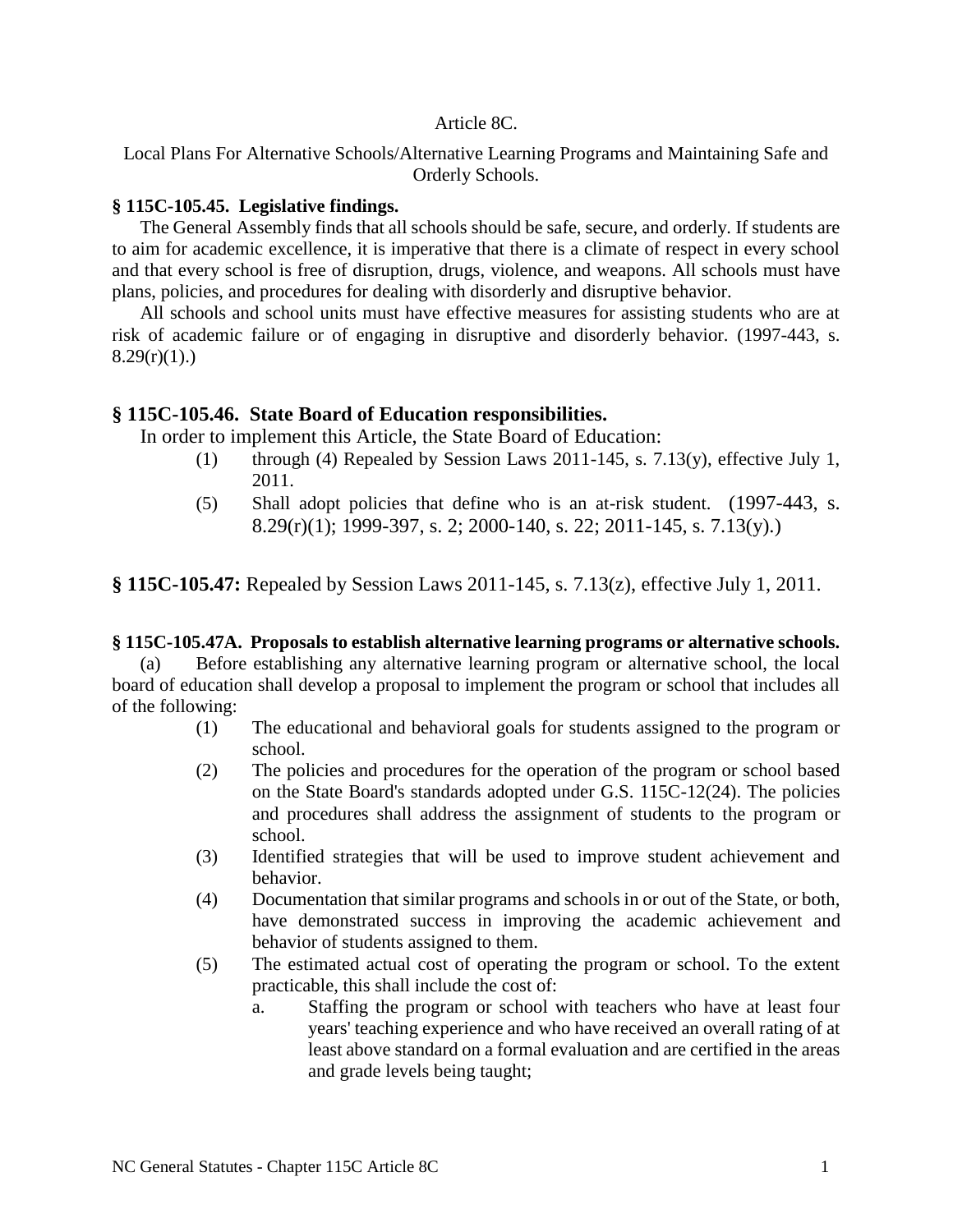- b. Providing optimum learning environments, resources and materials, and high quality, ongoing professional development that will ensure students who are placed in the program or school are provided enhanced educational opportunities in order to achieve their full potential;
- c. Providing support personnel, including school counselors, psychiatrists, clinical psychologists, social workers, nurses, and other professionals to help students and their families work out complex issues and problems;
- d. Maintaining safe and orderly learning environments; and
- e. Providing transitional supports for students exiting the program or school and reentering the referring school.
- (6) Documented support of school personnel and the community for the implementation of the program or school.

(b) After the local board completes the proposal under subsection (a) of this section, the board shall submit the proposal to the State Board of Education for its review. The State Board shall review the proposal expeditiously and, if appropriate, may offer recommendations to modify the proposal. The local board shall consider any recommendations made by the State Board before implementing the alternative learning program or alternative school. (2005-446, s. 2.)

### **§ 115C-105.48. Placement of students in alternative schools/alternative learning programs.**

(a) Prior to referring a student to an alternative school or an alternative learning program, the referring school shall:

- (1) Document the procedures that were used to identify the student as being at risk of academic failure or as being disruptive or disorderly.
- (2) Provide the reasons for referring the student to an alternative school or an alternative learning program.
- (3) Provide to the alternative school or alternative learning program all relevant student records, including anecdotal information.

(b) When a student is placed in an alternative school or an alternative learning program, the appropriate staff of the alternative school or alternative learning program shall meet to review the records forwarded by the referring school and to determine what support services and intervention strategies are recommended for the student. The parents shall be encouraged to provide input regarding the students' needs. (1999-397, s. 2.)

### **§ 115C-105.49. School safety exercises.**

(a) At least once annually, each local school administrative unit shall require each school under its control to hold a full school-wide tabletop exercise and drill based on the procedures documented in its School Risk Management Plan (SRMP). The drill shall include a practice school lockdown due to an intruder on school grounds. Each school is encouraged to hold a tabletop exercise and drill for multiple hazards included in its SRMP. Schools are strongly encouraged to include local law enforcement agencies and emergency management agencies in their tabletop exercises and drills. The purpose of the tabletop exercises and drills shall be to permit participants to (i) discuss simulated emergency situations in a low-stress environment, (ii) clarify their roles and responsibilities and the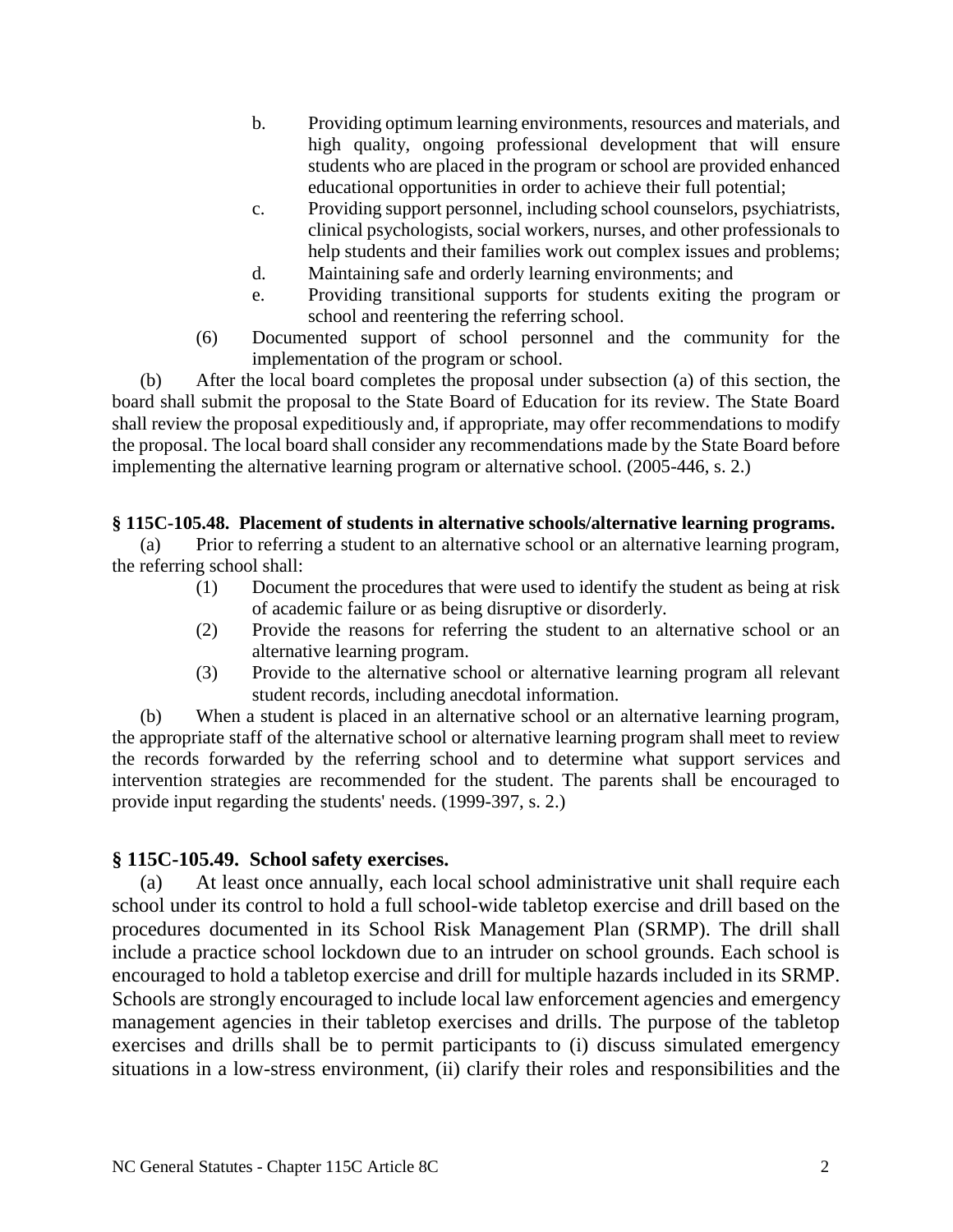overall logistics of dealing with an emergency, and (iii) identify areas in which the SRMP needs to be modified.

(b) For the purposes of this section, a tabletop exercise is an exercise involving key personnel conducting simulated scenarios related to emergency planning.

(c) For the purposes of this section, a drill is a school-wide practice exercise in which simulated scenarios related to emergency planning are conducted.

(d) The Department of Public Safety, Division of Emergency Management, and the Center for Safer Schools shall provide guidance and recommendations to local school administrative units on the types of multiple hazards to plan and respond to, including intruders on school grounds. (2013-360, s. 8.38; 2015-241, s. 8.26(b).)

## **§ 115C-105.49A. School Risk and Response Management System.**

(a) The Department of Public Safety, Division of Emergency Management, and the Center for Safer Schools shall construct and maintain a statewide School Risk and Response Management System (SRRMS). The system shall fully integrate and leverage existing data and applications that support school risk planning, exercises, monitoring, and emergency response via 911 dispatch.

(b) In constructing the SRRMS, the Division of Emergency Management and the Center for Safer Schools, in collaboration with the Department of Public Instruction, Division of School Operations, shall leverage the existing enterprise risk management database, the School Risk Management Planning tool managed by the Division of Emergency Management. The Division of Emergency Management shall also leverage the local school administrative unit schematic diagrams of school facilities. Where technically feasible, the SRRMS shall integrate any anonymous tip lines established pursuant to G.S. 115C-105.51 and any 911-initiated panic alarm systems authorized as part of a SRMP pursuant to G.S. 115C-47(40). The Division of Emergency Management and the Center for Safer Schools shall collaborate with the Department of Public Instruction, Division of School Operations, and the North Carolina 911 Board in the design, implementation, and maintenance of the SRRMS.

(c) All data and information acquired and stored in the SRRMS as provided in subsections (a) and (b) of this section are not considered public records as the term "public record" is defined under G.S. 132-1 and shall not be subject to inspection and examination under G.S. 132-6. (2015-241, s. 8.26(c); 2018-97, s. 2.4(b).)

# **§ 115C-105.50: Reserved for future codification purposes.**

# **§ 115C-105.51. Anonymous tip lines and monitoring and response applications.**

(a) The governing body of each public secondary school shall develop and operate an anonymous tip line, in coordination with local law enforcement and social services agencies, to receive anonymous information on internal or external risks to the school population, school buildings, and school-related activities. The Department of Public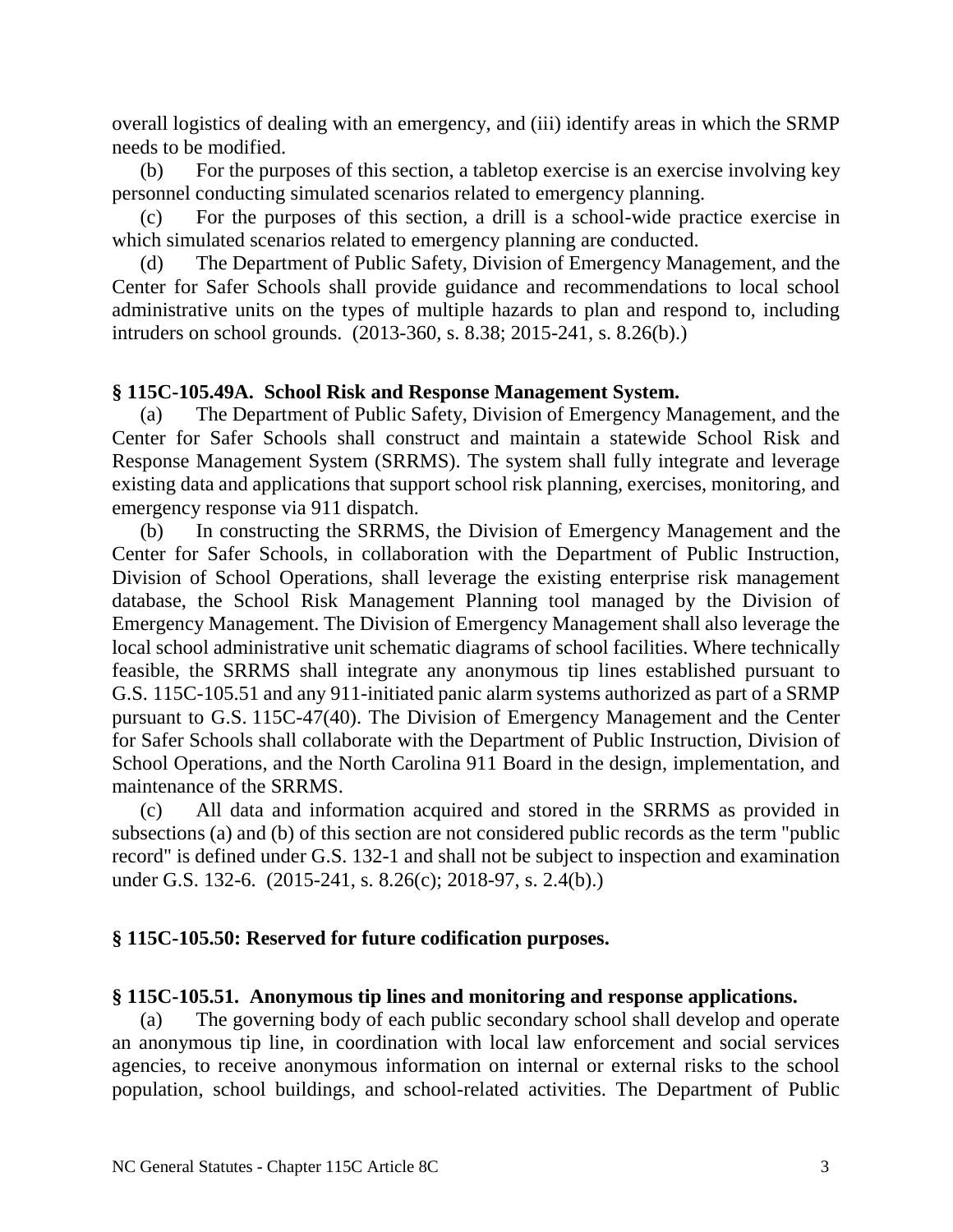Instruction, in consultation with the Department of Public Safety, may develop standards and guidelines for the development, operation, and staffing of tip lines. The governing body of each public secondary school may use the anonymous safety tip line application developed pursuant to subsection (b) of this section, or another application that meets standards and guidelines developed by the Department of Public Instruction, to achieve the purposes of this subsection.

(b) The Department of Public Instruction and the Center for Safer Schools, in collaboration with the Department of Public Safety, Division of Emergency Management, shall implement and maintain an anonymous safety tip line application available statewide for purposes of receiving anonymous student information on internal or external risks to the school population, school buildings, and school-related activities. Public secondary schools shall inform students about the application and provide opportunities for students to learn about its purpose and function. The governing body of each public secondary school shall work with the Department of Public Instruction, Division of School Operations, and the Center for Safer Schools to ensure that employees of the public secondary schools receive adequate training in its operation.

(c) The Department of Public Safety, Division of Emergency Management, and the North Carolina 911 Board, in collaboration with the Department of Public Instruction, Division of School Operations, and the Center for Safer Schools, shall implement and maintain a statewide panic alarm system for the purposes of launching real-time 911 messaging to public safety answering points of internal and external risks to the school population, school buildings, and school-related activities. The Department of Public Safety, in consultation with the Department of Public Instruction and the North Carolina 911 Board, may develop standards and guidelines for the operations and use of the panic alarm tool.

(d) The Department of Public Instruction and the Department of Public Safety shall ensure that the anonymous safety tip line application is integrated with and supports the statewide School Risk and Response Management System (SRRMS) as provided in G.S. 115C-105.49A. Where technically feasible and cost efficient, the Department of Public Instruction and the Department of Public Safety are encouraged to implement a single solution supporting both the anonymous safety tip line application and panic alarm system.

(e) All data and information acquired and stored by the anonymous safety tip line application are not considered public records as the term "public record" is defined under G.S. 132-1 and shall not be subject to inspection and examination under G.S. 132-6.

(f) Notwithstanding subsection (e) of this section, the Department of Public Instruction, Division of School Operations, may collect the annual aggregate number and type of tips sent to the anonymous tip line. The collection of this aggregate data shall not have any identifying information on the reporter of the tip, including, but not limited to, the school where the incident was reported and the date the tip was reported.

(g) For the purposes of this section, a "public secondary school" is any of the following types of public school serving grades six or higher:

(1) A school under the control of a local school administrative unit.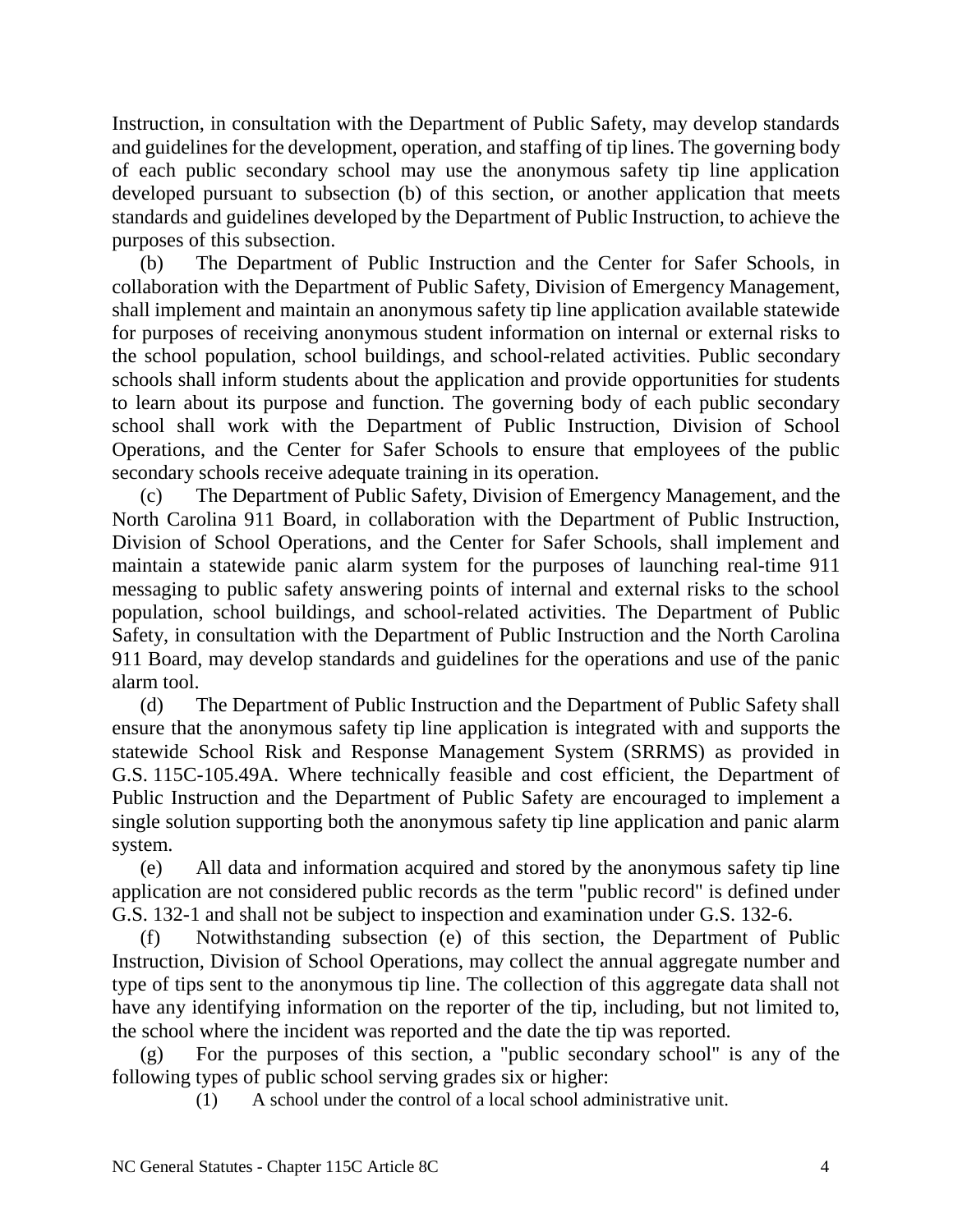- (2) A school under the control of the State Board of Education, including schools operated under Article 7A and Article 9C of this Chapter.
- (3) A school under the control of The University of North Carolina.
- (4) A charter school.
- (5) A regional school. (2013-360, s. 8.40; 2015-241, s. 8.26(d); 2017-102, s. 41.5; 2018-5, s. 7.26(a).)

### **§ 115C-105.52. School crisis kits.**

The Center for Safer Schools, in consultation with the Department of Public Safety and the Department of Public Instruction, Division of School Operations, may develop and adopt policies on the placement of school crisis kits in schools and on the contents of those kits. The kits should include, at a minimum, basic first-aid supplies, communications devices, and other items recommended by the International Association of Chiefs of Police.

The principal of each school, in coordination with the law enforcement agencies that are part of the local board of education's School Risk Management Plan, may place one or more crisis kits at appropriate locations in the school. (2013-360, s. 8.42; 2015-241, s. 8.26(e); 2018-97, s. 2.4(c).)

## **§ 115C-105.53. Schematic diagrams and emergency access to school buildings for local law enforcement agencies.**

(a) Each local school administrative unit shall provide the following to local law enforcement agencies: (i) schematic diagrams, including digital schematic diagrams, and (ii) either keys to the main entrance of all school buildings or emergency access to key storage devices such as KNOX® boxes for all school buildings. Local school administrative units shall provide updates of the schematic diagrams to local law enforcement agencies when substantial modifications such as new facilities or modifications to doors and windows are made to school buildings. Local school administrative units shall also be responsible for providing local law enforcement agencies with updated access to school buildings when changes are made to the locks of the main entrances or to key storage devices such as KNOX® boxes.

(b) The Department of Public Instruction, in consultation with the Department of Public Safety, shall develop standards and guidelines for the preparation and content of schematic diagrams and necessary updates. Local school administrative units may use these standards and guidelines to assist in the preparation of their schematic diagrams.

(c) Schematic diagrams are not considered a public record as the term "public record" is defined under G.S. 132-1 and shall not be subject to inspection and examination under G.S. 132-6. (2014-100, s. 8.20(b); 2015-241, s. 8.26(f).)

# **§ 115C-105.54. Schematic diagrams and emergency response information provided to Division of Emergency Management.**

(a) Each local school administrative unit shall provide the following to the Division of Emergency Management (Division) at the Department of Public Safety: (i) schematic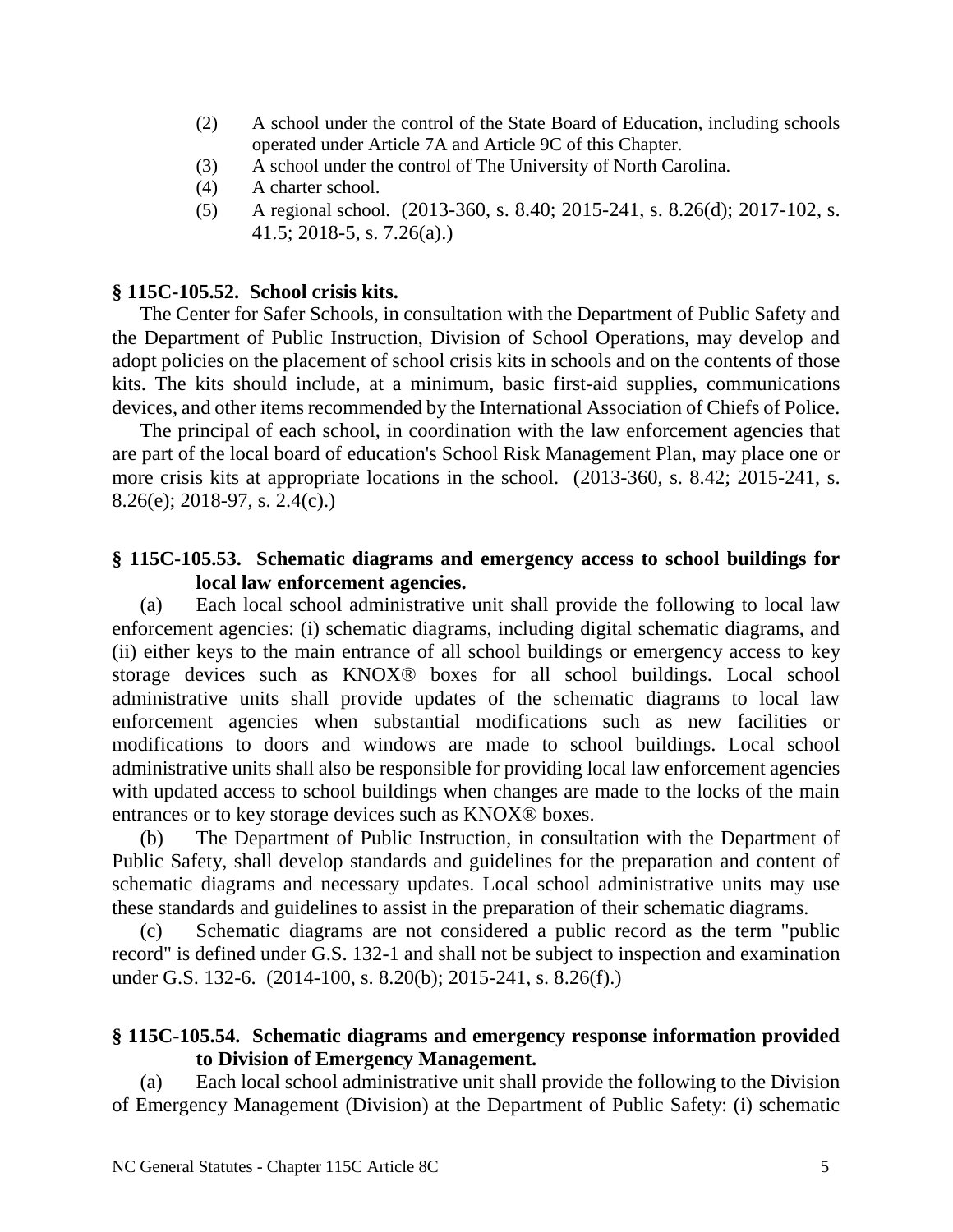diagrams, including digital schematic diagrams, and (ii) emergency response information requested by the Division for the School Risk Management Plan (SRMP). Local school administrative units shall also provide updated schematic diagrams and emergency response information to the Division when such updates are made. The Division shall ensure that the diagrams and emergency response information are securely stored and distributed as provided in the SRMP to first responders, emergency personnel, and school personnel and approved by the Department of Public Instruction.

(b) The schematic diagrams and emergency response information are not considered a public record as the term "public record" is defined under G.S. 132-1 and shall not be subject to inspection and examination under G.S. 132-6. (2014-100, s. 8.20(b); 2015-241, s.  $8.26(g)$ .)

### **§ 115C-105.55. Establish Task Force for Safer Schools.**

(a) Task Force Established. – There is hereby created the Task Force for Safer Schools within the North Carolina Department of Public Instruction.

(b) Membership. – The Task Force shall consist of 25 members. The composition of the Task Force shall include all of the following:

- (1) The Secretary of the Department of Public Safety or the Secretary's designee.
- (2) The Secretary of the Department of Health and Human Services or the Secretary's designee.
- (3) A member of the State Board of Education appointed by the Governor.
- (4) Two local school board members appointed by the Chair of the State Board of Education.
- (5) A representative from the North Carolina Department of Public Safety, Division of Emergency Management, appointed by the Secretary of the Department of Public Safety.
- (6) A representative from the North Carolina Justice Academy appointed by the Attorney General.
- (7) A member of the Governor's Crime Commission appointed by the Governor.
- (8) Two local law enforcement officers appointed by the Governor.
- (9) Two public school administrators appointed by the Chair of the State Board of Education.
- (10) A public school teacher appointed by the Chair of the State Board of Education.
- (11) A public school psychologist appointed by the Governor.
- (12) A public school resource officer appointed by the Governor.
- (13) Two high school students currently enrolled at public high schools appointed by the Governor.
- (14) A parent of a currently enrolled public school student appointed by the Governor.
- (15) A juvenile justice professional appointed by the Governor.
- (16) A North Carolina licensed social worker appointed by the Governor.
- (17) A North Carolina licensed school counselor appointed by the Governor.
- (18) An expert in gang intervention and prevention in schools appointed by the Governor.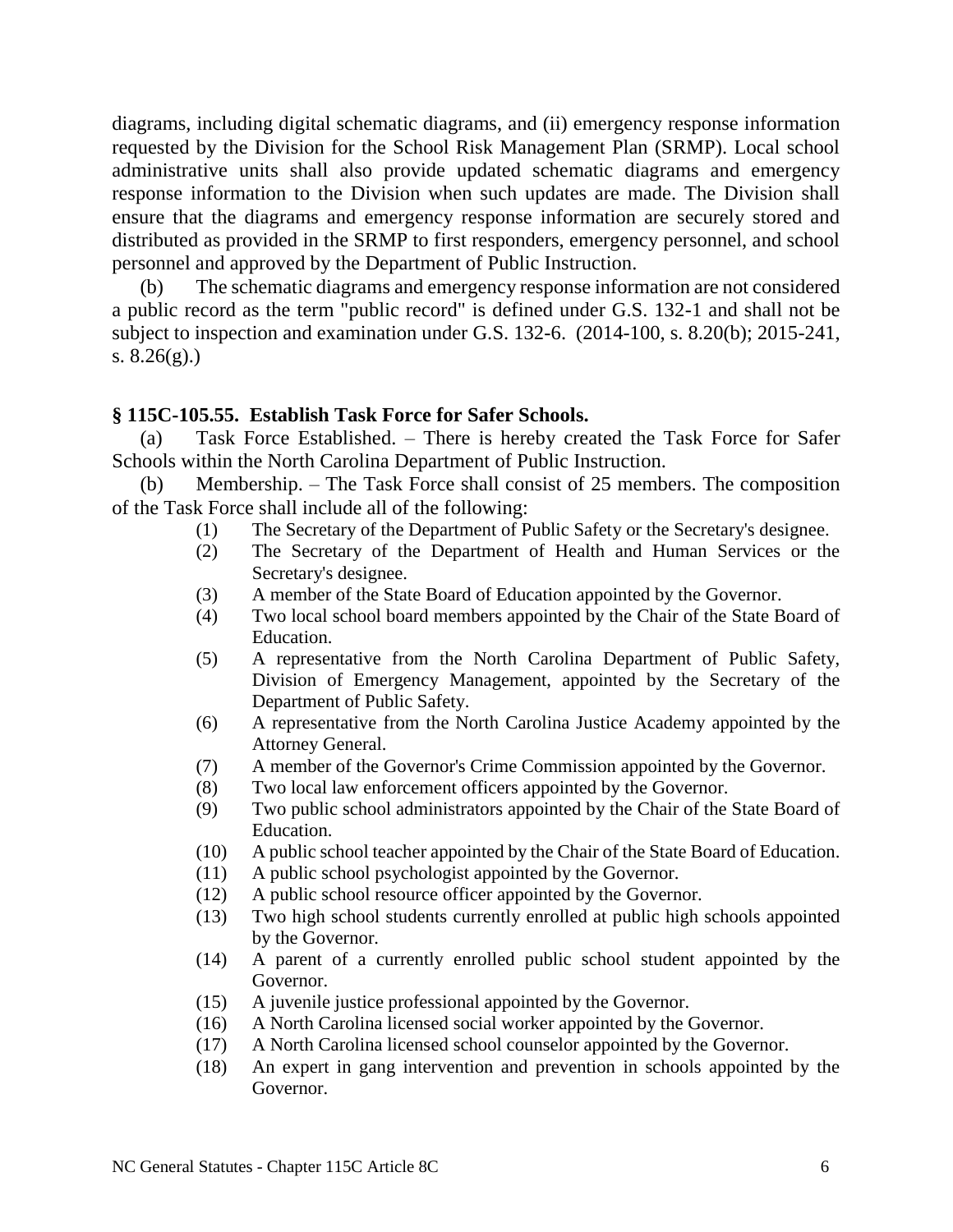(19) Three at-large members appointed by the Governor.

(c) Appointment of Chair and Vice-Chair. – The Governor shall appoint a Chair and Vice-Chair from among the membership of the Task Force. The Chair and Vice-Chair shall serve at the pleasure of the Governor.

(d) Terms; Vacancies. – Effective December 1, 2016, all members shall be appointed for a term of four years. Members may be reappointed to successive terms. Any appointment to fill a vacancy on the Task Force created by the resignation, dismissal, death, disability, or disqualification of a member shall be for the balance of the unexpired term.

(e) Removal. – The Governor shall have the authority to remove any member of the Task Force for misfeasance, malfeasance, or nonfeasance, pursuant to the provisions of G.S. 143B-13.

(f) Per Diem, Etc. – Members of the Task Force may receive necessary per diem, subsistence, and travel allowances in accordance with G.S. 120-3.1, 138-5, or 138-6, as appropriate. (2016-126, 4th Ex. Sess., s. 41.1(b).)

## **§ 115C-105.56. Task Force for Safer Schools; powers and duties.**

The Task Force shall have all of the following duties:

- (1) To serve as an advisory board to the Center for Safer Schools.
- (2) To provide guidance and recommendations to the Governor, Superintendent of Public Instruction, and the General Assembly to improve statewide policy to enhance statewide and local capacities to create safer schools.
- (3) To encourage interagency collaboration among State and local government agencies to achieve effective policies and streamline efforts to create safer schools.
- (4) To Assist the Center for Safer Schools in collecting and disseminating information on recommended best practices and community needs related to creating safer schools in North Carolina.
- (5) Other duties as assigned by the State Board of Education. (2016-126, 4th Ex. Sess., s. 41.1(b).)

# **§ 115C-105.57. Center for Safer Schools.**

(a) Center for Safer Schools Established. – There is established the Center for Safer Schools. The Center for Safer Schools shall be administratively located in the Department of Public Instruction. The Center for Safer Schools shall consist of an executive director appointed by the Superintendent of Public Instruction and such other professional, administrative, technical, and clerical personnel as may be necessary to assist the Center for Safer Schools in carrying out its powers and duties.

(b) Executive Director. – The Executive Director shall report to and serve at the pleasure of the Superintendent of Public Instruction at a salary established by the Superintendent within the funds appropriated for this purpose.

(c) Powers and Duties. – The Center for Safer Schools shall have all powers and duties provided in this Article.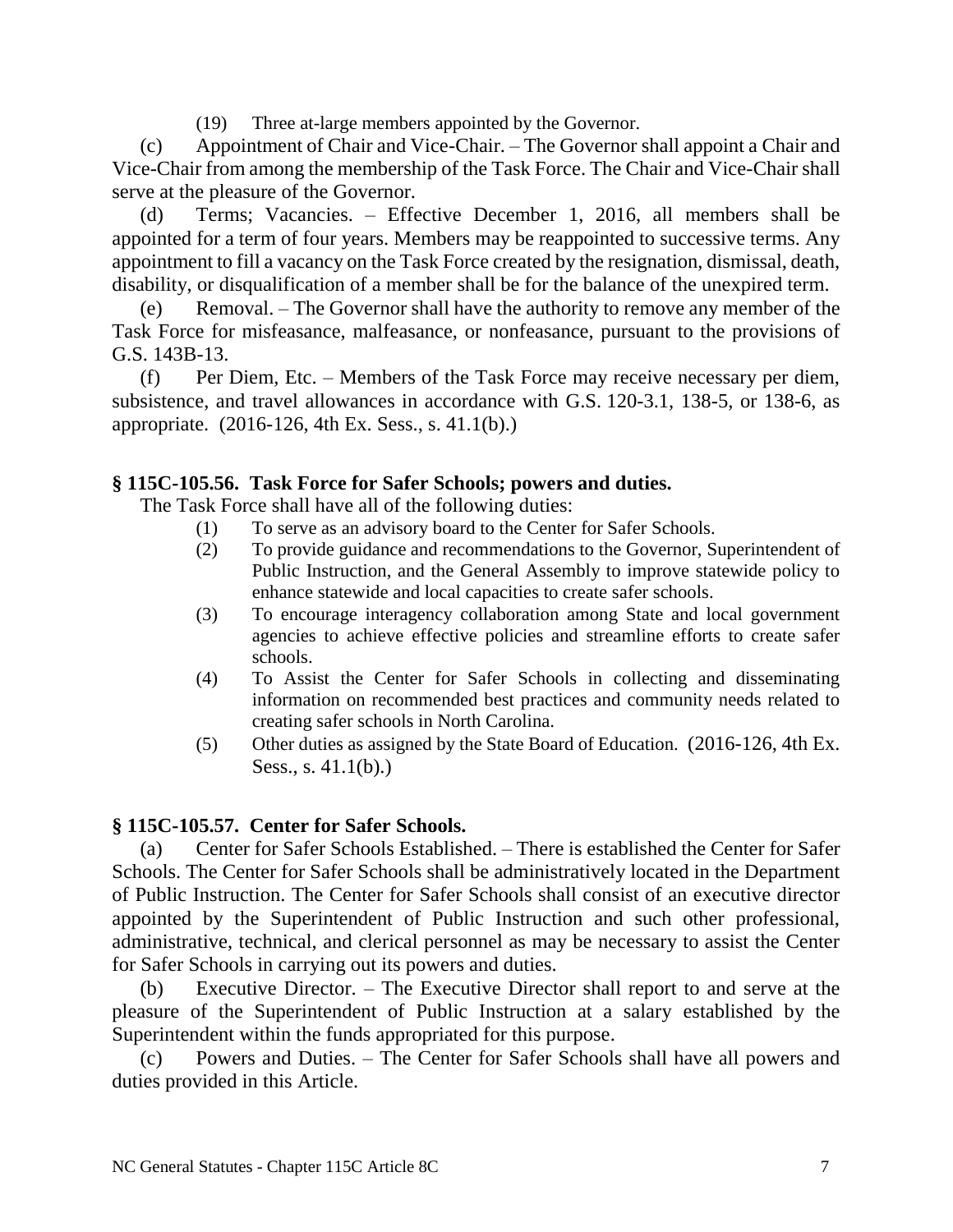(d) Agency Cooperation. – All State agencies and departments shall cooperate with the Center for Safer Schools in carrying out its powers and duties, as necessary, in accordance with this Article.

(e) Annual Census of School Resource Officers. – The Center for Safer Schools shall conduct an annual census of school resource officers located in each public school unit. The Center shall submit a report based on this census to the Joint Legislative Education Oversight Committee and the State Board of Education by March 1 of each year. At a minimum, the report shall include all of the following information:

- (1) The total number of school resource officers in the State and in each public school unit.
- (2) Data regarding school resources officers' education levels, years as sworn law enforcement officers, and years as school resource officers.
- (3) Training required of school resource officers and training actually completed by school resource officers, including training specific to the position of school resource officer and other advanced or additional training.
- (4) The funding source for all school resource officers.
- (5) The location of school resource officers, differentiated by grade levels and type of public school unit.
- (6) The percentage of school resource officers assigned to more than one school.
- (7) The law enforcement affiliation of school resource officers. (2018-97, s. 2.4(d); 2019-222, s. 2.1.)

# **§ 115C-105.60. School resource officer grants.**

(a) Definition. – For purposes of this section, the term "qualifying public school unit" refers to a local school administrative unit, regional school, innovative school, laboratory school, or charter school.

(b) Program; Purpose. – The Superintendent of Public Instruction shall establish the School Resource Officer Grants Program (Program). To the extent funds are made available for the Program, its purpose shall be to improve safety in qualifying public school units by providing grants for school resource officers.

(c) Grant Applications. – A qualifying public school unit may submit an application to the Superintendent of Public Instruction for one or more grants pursuant to this section. The application shall include an assessment, to be performed in conjunction with a local law enforcement agency, of the need for improving school safety within the qualifying public school unit that would receive the funding. The application shall identify current and ongoing needs and estimated costs associated with those needs.

(d) Criteria and Guidelines. – By November 1, 2019, and August 1 of each year thereafter in which funds are made available for the Program, the Superintendent of Public Instruction shall develop criteria and guidelines for the administration and use of the grants pursuant to this section, including any documentation required to be submitted by applicants. In assessing grant applications, the Superintendent of Public Instruction shall consider at least all of the following factors: